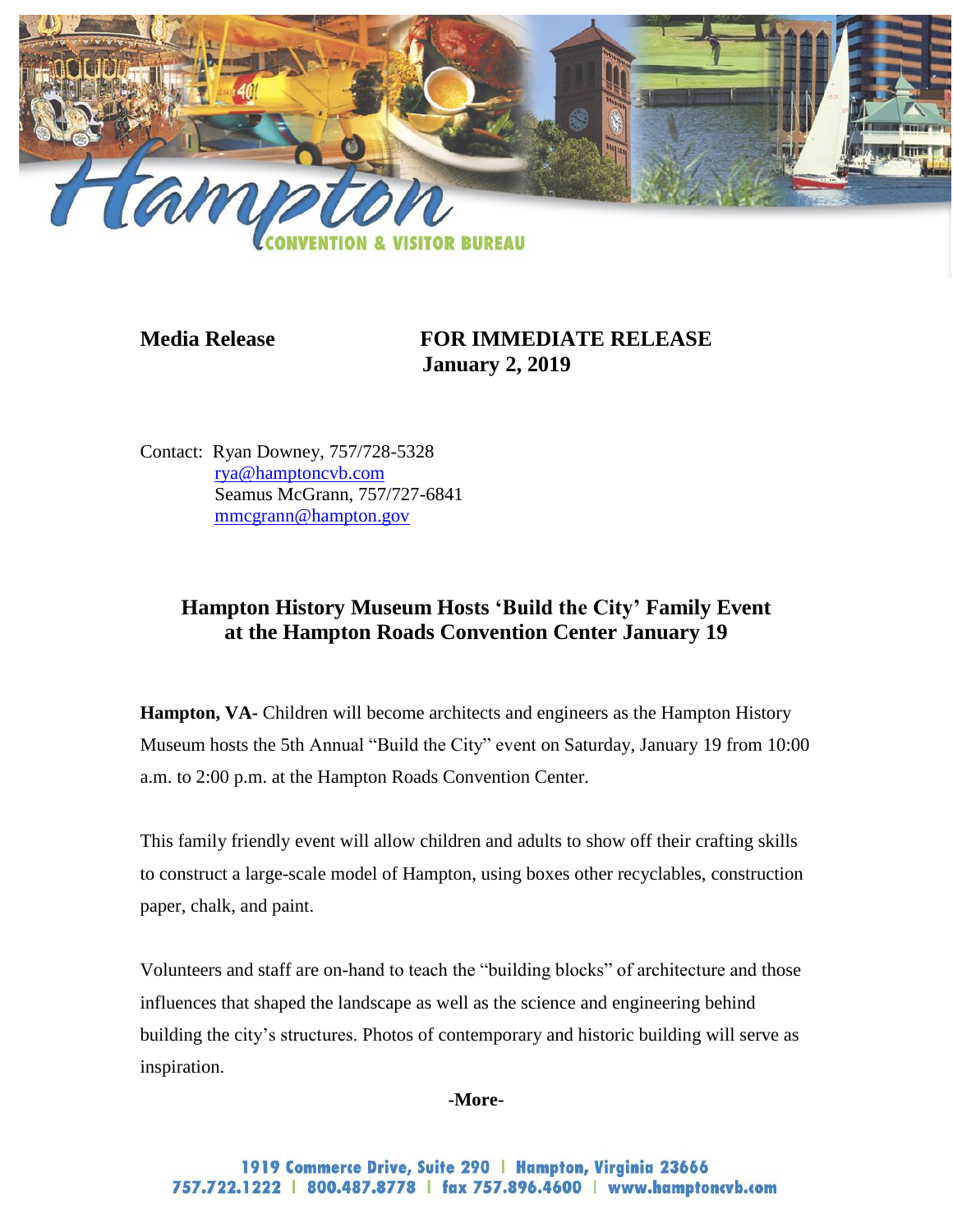### **Hampton History Museum Hosts 'Build the City' Family Event at the Hampton Roads Convention Center January 19- Page 2**

"As someone who loves history and architecture, this is one of my favorite events. Adults enjoy it just as much as kids. I've seen several generations of families, as well as people who've just met, collaborate on a building. They can get pretty elaborate. Building the Hampton Coliseum, Hampton Roads Convention Center, Air & Space Center or Hampton Carousel requires some ingenuity. The results are amazing," says Hampton History Museum executive director Luci Cochran.

In addition fashioning familiar landmarks from cardboard, thousands of LEGOs will be on hand to create buildings and other structures in a dedicated area.

The Hampton Roads Convention Center is located at 1610 Coliseum Drive, Hampton, VA 23666. For more information call 757-727-1102 or visit [www.HamptonHistoryMuseum.org.](http://www.hamptonhistorymuseum.org/)

# **Museum seeks additional volunteers and boxes for "Build the City"**

#### **Volunteers Needed**

Volunteers are needed to help set up the event with stations for the building materials, paint, paper, as well as scissors and box cutters. During the event duties include assisting with materials: pouring paint into containers; distributing and cleaning paintbrushes; helping with cutting materials for children, and ensuring that the area is kept as orderly as possible. After the event is finished volunteers can help gather and clean supplies, and load the used materials into trucks for recycling. For more information contact volunteer coordinator Jasmaine Downes at 757-727-6822, or jasmaine.downes@hampton.gov.

## **Boxes and Recyclables Needed**

Museum staff is still collecting boxes and other recyclables for "Build the City." All sizes of boxes are welcome, along with other materials such as cardboard tubes. The public is asked to bring gently used, clean materials museum at 120 Old Hampton Lane, Downtown Hampton and leave them under the covered portico, or to Air Power Park, 413 W Mercury Blvd, Hampton (8:30 am-4:30 pm).

For more information, or to recommend a source for boxes and recyclables, please call 757-727-1102.